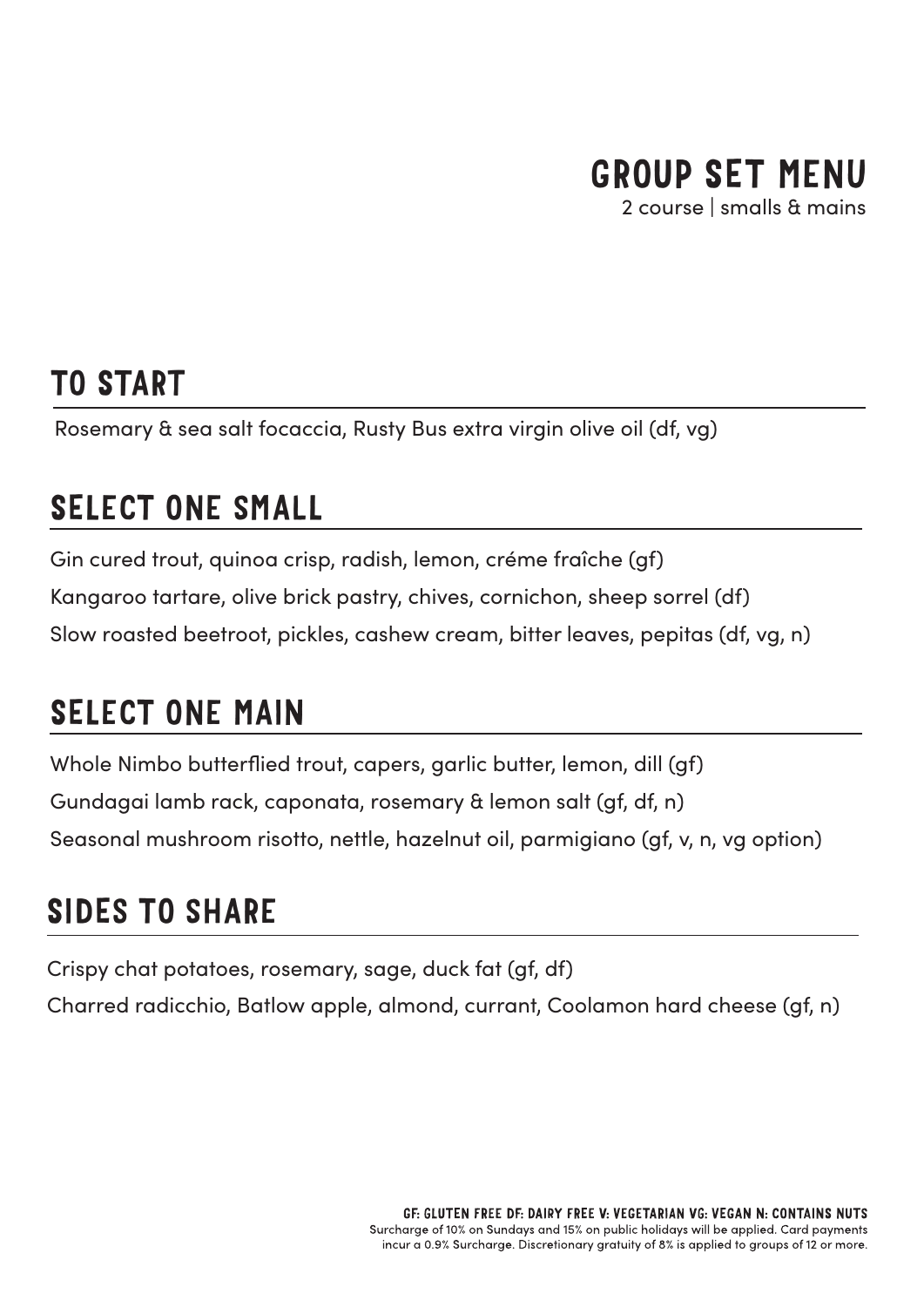# GROUP SET MENU

2 course | mains & desserts

### SELECT ONE MAIN

Whole Nimbo butterflied trout, capers, garlic butter, lemon, dill (gf) Gundagai lamb rack, caponata, rosemary & lemon salt (gf, df, n) Seasonal mushroom risotto, nettle, hazelnut oil, parmigiano (gf, v, n, vg option)

## SIDES TO SHARE

Crispy chat potatoes, rosemary, sage, duck fat (gf, df) Charred radicchio, Batlow apple, almond, currant, Coolamon hard cheese (gf, n)

## ALTERNATE DROP DESSERTS

Créme caramel, biscotti, pistachio (v, n) Sticky date pudding, butterscotch, double cream (v)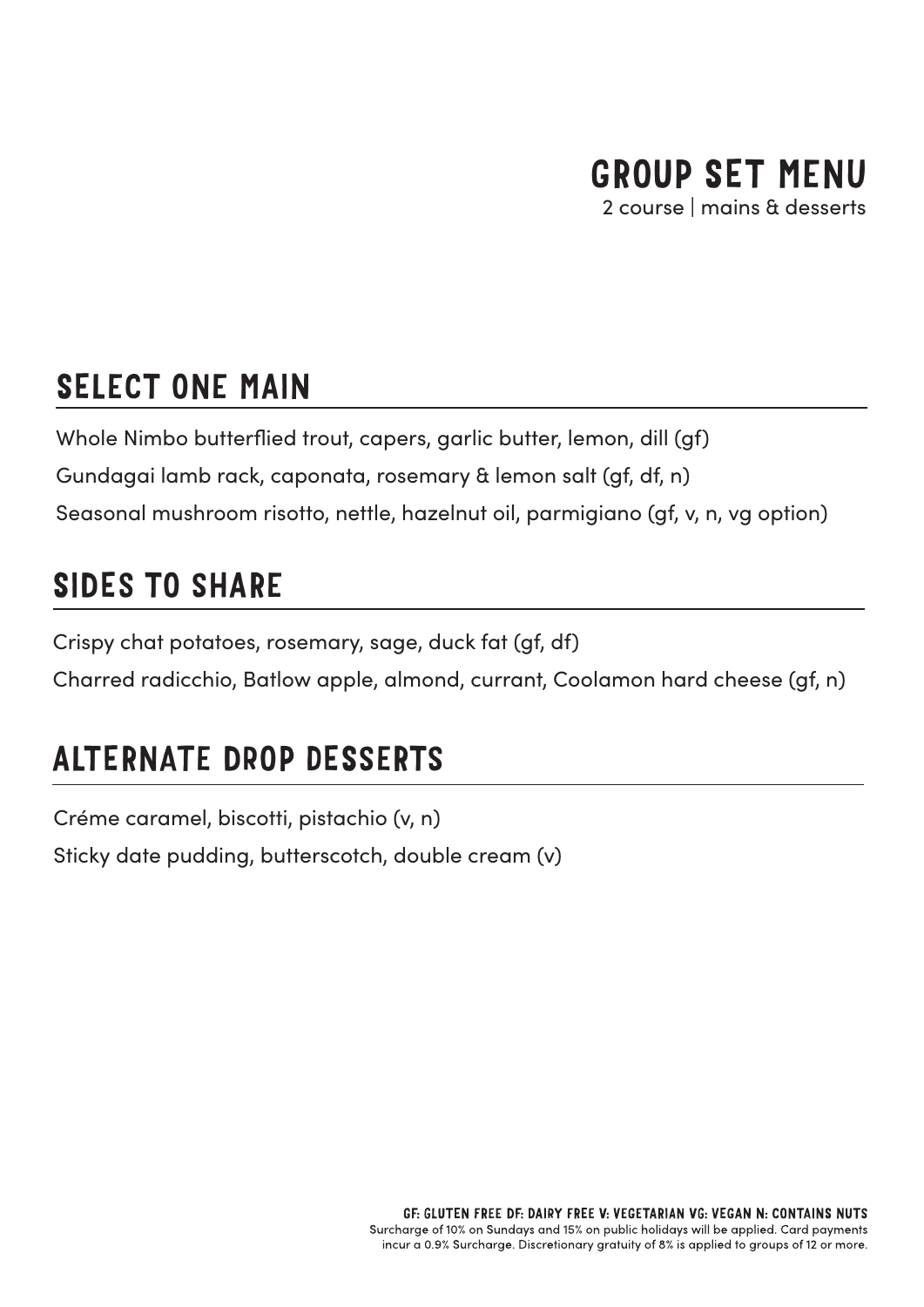# GROUP SET MENU

3 course

## TO START

Rosemary & sea salt focaccia, Rusty Bus extra virgin olive oil (df, vg)

### SELECT ONE SMALL

Gin cured trout, quinoa crisp, radish, lemon, créme fraîche (gf) Kangaroo tartare, olive brick pastry, chives, cornichon, sheep sorrel (df) Slow roasted beetroot, pickles, cashew cream, bitter leaves, pepitas (df, vg, n)

## SELECT ONE MAIN

Whole Nimbo butterflied trout, capers, garlic butter, lemon, dill (gf) Gundagai lamb rack, caponata, rosemary & lemon salt (gf, df, n) Seasonal mushroom risotto, nettle, hazelnut oil, parmigiano (gf, v, n, vg option)

## SIDES TO SHARE

Crispy chat potatoes, rosemary, sage, duck fat (gf, df) Charred radicchio, Batlow apple, almond, currant, Coolamon hard cheese (gf, n)

## ALTERNATE DROP DESSERTS

Créme caramel, biscotti, pistachio (v, n) Sticky date pudding, butterscotch, double cream (v)